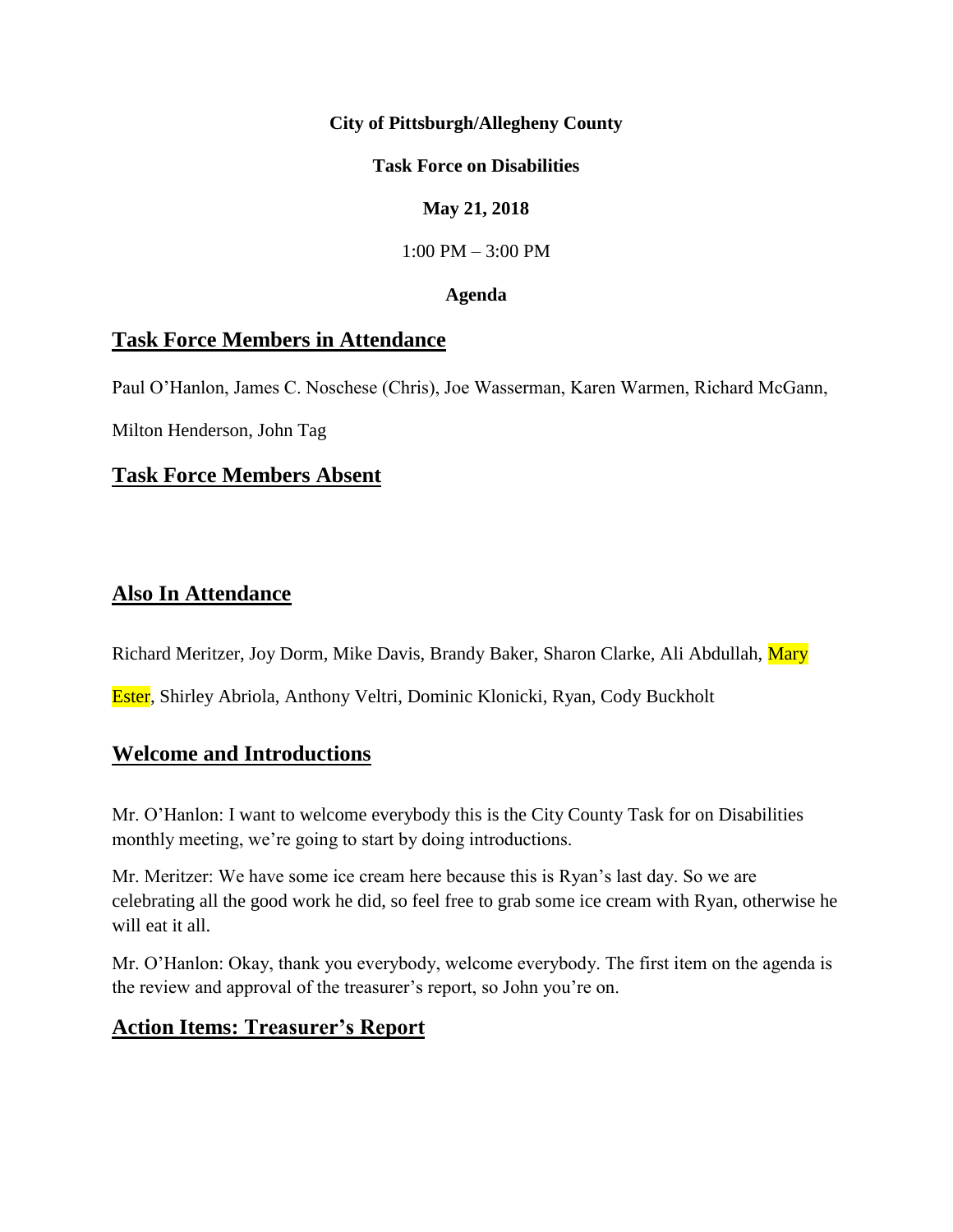Mr. Tang: A couple things on the report itself, I added another category of committee meetings, because Paul had been forming an number of committees and of those we had one committee meeting that Joe chaired so I added the category in case we would need it, now there's nothing in the budget for it but in case it would show up as an expense if we had more committee meetings that we set up and that is mainly for accessibility and to make sure the meetings are accessible. If you notice in the last column at the bottom it has about \$4000 approximately and that's with taking off the estimated cost of our May and June meetings and also normally take out our July meeting from our 2017-2018 budget but it's going to leave us a decent balance and one of the things we need to determine how we spend that money and last year I think it was the ADA march I think we spent around \$700 on that. So again we have about \$4000 left I'm projecting and so we have to determine how we're going to allocate that money, last year we had an annual meeting and I'm not sure if we're having an annual meeting again this year, Paul, but if we would that's something that we would have to spend the money on that and the July meeting but it's still going to leave us with some money remaining so I'm wondering if we wanted to participate as we did last year with the ADA celebration which is a little bit different this year because it is tied in with OFA, or is it PFA?

Mr. Meritzer: No it is OFA, PFA is a different group, and what's going on right now is that the representatives from DON are working with OFA to coordinate so that the rally will be, they are trying to get Schenley Plaza for the same day as the ramp crawl, on the anniversary date, and then the rally will be there. Then there will be a temporary break before they do the ramp crawl. There is supposed to be someone here to talk about that but he isn't ere yet, so that's what it looks like, but the committee hasn't been set up yet. So we have no idea what the expenses will be and who will be paying for them.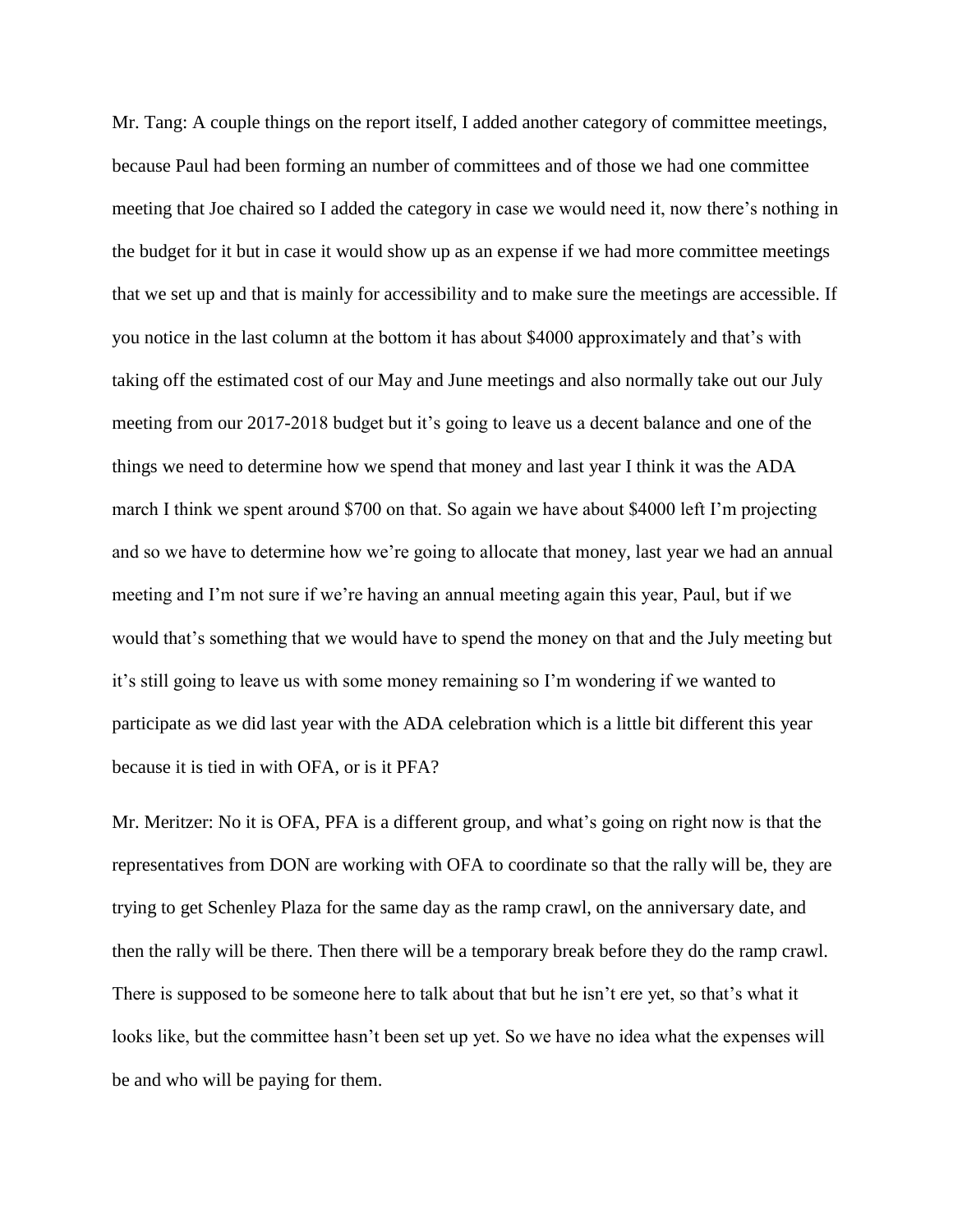Mr. McGann: The concern that I have about that is that looking at this budget is that the current balance we have, if we do not use that by next year will we lose that in next year's budget, so is that money that we need to spend so we can do something with that money now so that we don't lose it for next year, I don't want to give that money back but if we don't use it will they take it away from us I'm not sure how that works and so now what is the budget for next year, has that been asked yet, can we ask that?

Mr. Tang: now for a number of years it has been \$9,000 so that is what we are asking for again that is what the county has granted us to operate the task force. It is difficult to know how much we are going to spend because there isn't a good way to gauge how much we need for meetings for accessibility we purposefully took card out unless it was requested because it was an expense that we didn't need because it doubles so the answer to your question is that in theory the money would go back to the county but my problem with that is if we send that back to the county they are going to think 'are we going to need to give them as much money?' I think we do.

Mr. O'Hanlon: I think that we are just now finding out that we have this balance so I think that we don't need to panic because we still haven't scoped out what sort of activities are on the agenda and price those out so I know that there will certainly more committee meetings happening soon, I'm planning one out now, so why don't we plan on reviewing this next month but in the meantime we should encourage sending things to John that we thing would be important in adding to the budget to account for that balance, so I think that it is a little bit early for us to be worried about spending it because not everything is planned.

Mr. Tang: Right, but just as a reminder next month is June which is the last day of the year, the other question is developing a budget for next year, we've been operating a standard budget with categories each year and I do have a category in here for annual meeting and then I have a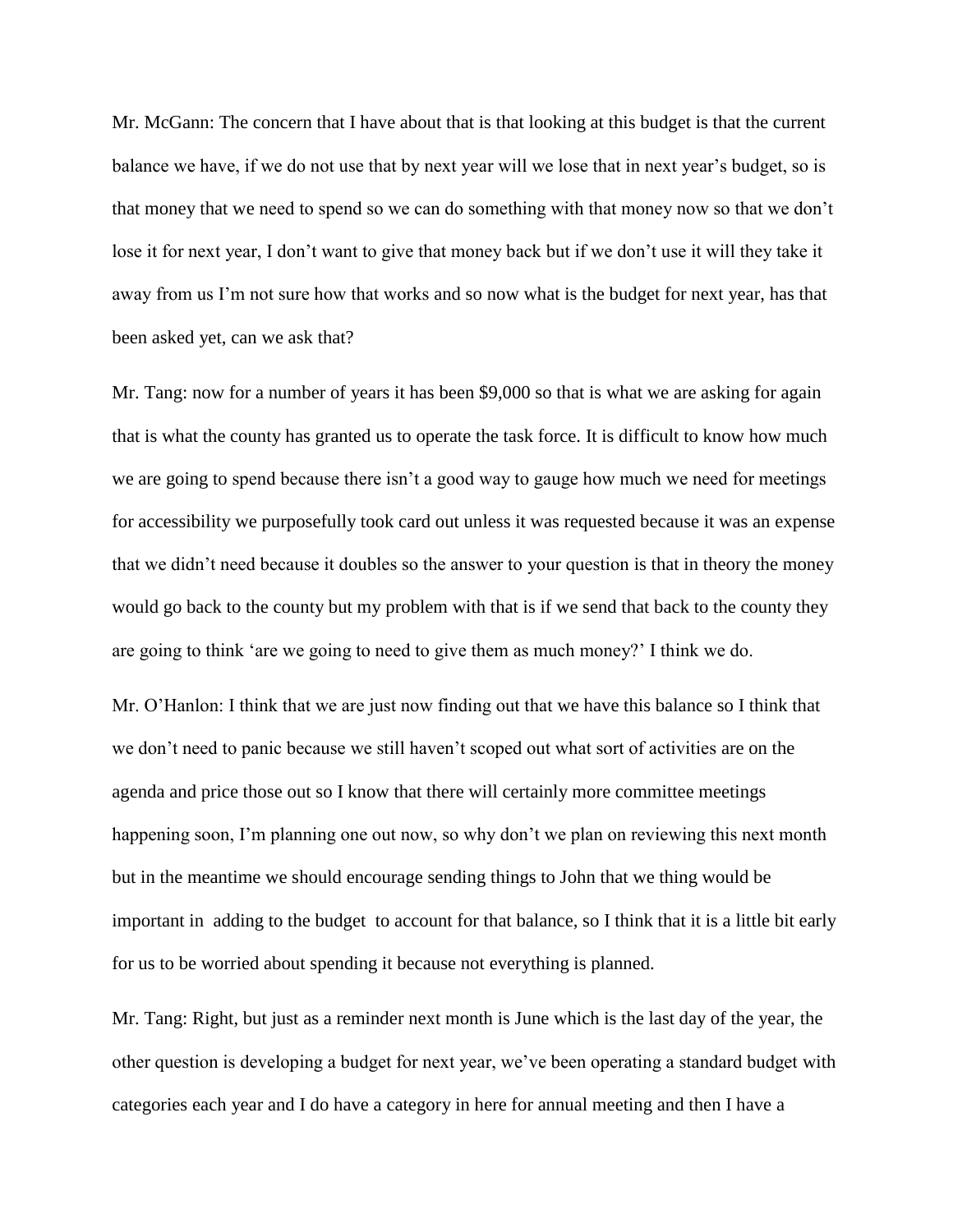category for projects if there is a specific project we would like to work on and maybe next year we have to start allocating money for committee meetings from that \$9,000, but that is the only caveat I have but like I said next month we won't be meeting until what, so it won't be until later in the month so back to Paul's idea.

Mr. O'Hanlon: No it couldn't be the 16<sup>th</sup>

Mr. Mertizer: It's the  $18<sup>th</sup>$ .

Mr. O'Hanlon: And the money has to be committed to be spent that's what I've been doing in the past. Any other questions about the financial report?

Mr. O'Hanlon: Can I get a second to approve that? All in favor say I.

*Task Force members all say I in agreement.* 

### **ADA Symposium**

Mr. O'Hanlon: How about if we move the ADA Symposium agenda item next.

Mr. Meritzer: Okay, on Father's Day weekend and the following couple days after that, there is going to be a national ADA Symposium in Pittsburgh, in which I am speaking at, some people from OFA will be speaking at. It is going to be a big deal, and there is some concern with the PDP about the accessibility of downtown around the Wyndham, so we are going out and having a look and inviting DOMI and PDP to make sure we are on the same page about everything to need to do and can it be done in time. That is going to be on Thursday, May  $31<sup>st</sup>$  from 1-2 o'clock. We are going to meet at the front of the Wyndham and just wander around downtown to restaurants and lots to make sure that we know if there are any trouble issues like ramps that don't work anymore or sandwich boards in the way. Because we already did the march there last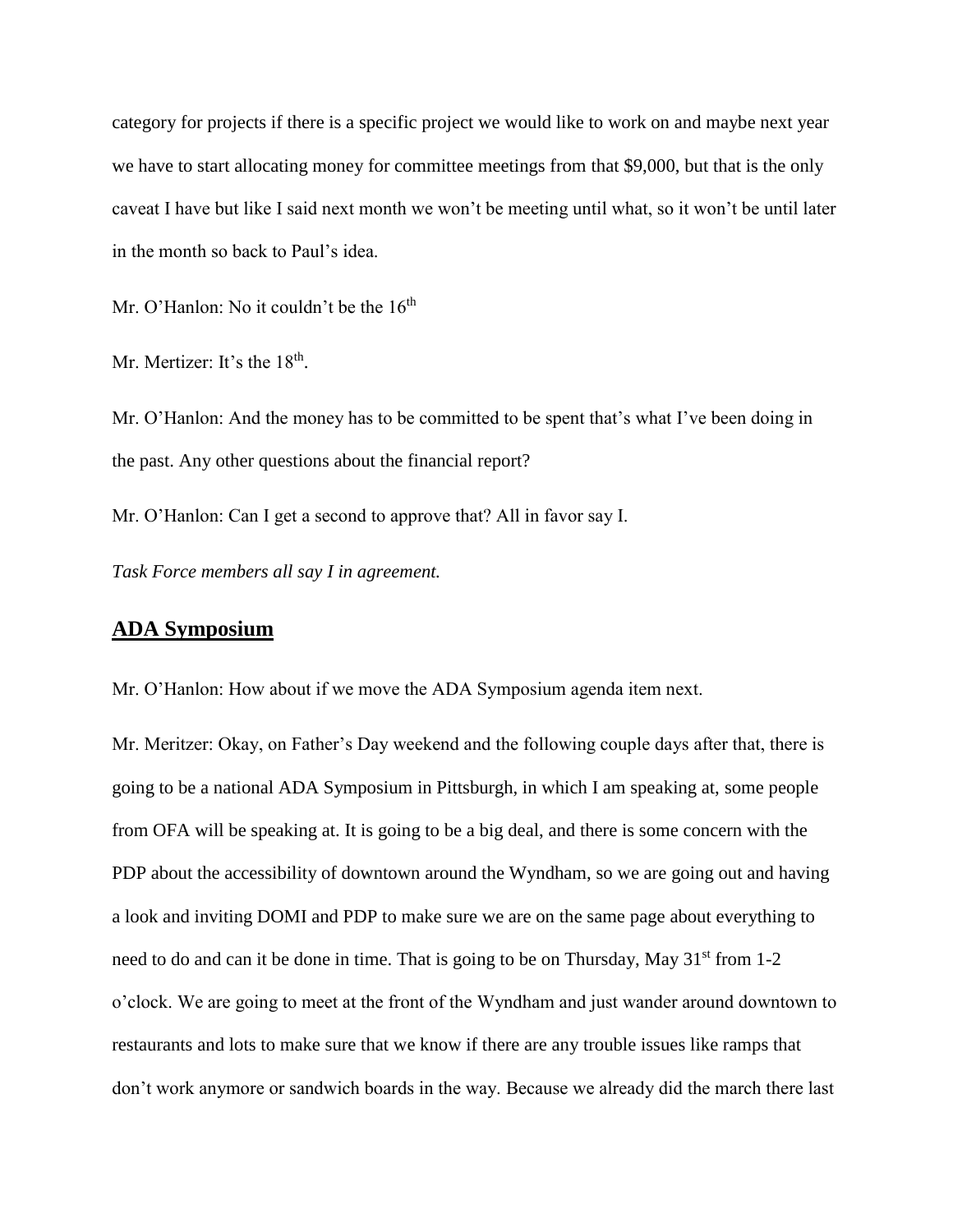year we already checked everything once, but we just wanted to make sure that everything is still okay and that there are no concerns. It is 1-2 o'clock so that anyone can join us because nothing is better than a whole group of people looking at a sidewalk ramp just staring at it.

Ms. Dorm: So this is for the task force?

Mr. Meritzer: it is open to anyone in the disability community? And if you need accommodations let me know.

Me. O'Hanlon: Okay any questions?

Mr. Noschese: Could you send a detailed list of what we will be doing so that I can read it over and if it interests me maybe I could request an interpreter and join.

### **Discussion with DOMI**

Mr. O'Hanlon: Okay thank you Richard. Next on the agenda is a discussion with DOMI, Director Ricks would you come on up? Okay welcome, I guess I'm not sure to start off by offering you an opportunity but letting you tell us the state of DOMI or let us go by saying a whole range of street/sidewalk related concerns that we've had going back so there will be no shortage of that, I'm just wondering of how you would like to set this up.

Director Ricks: Okay, sure, so I'm Karina Ricks, I'm the Director of DOMI, this department was created by city council just over a year ago as an act of council, but it didn't get to its true fruition until this fiscal year when the budget for all of these projects became available to the department. So the department is called DOMI, it serves as a traditional department of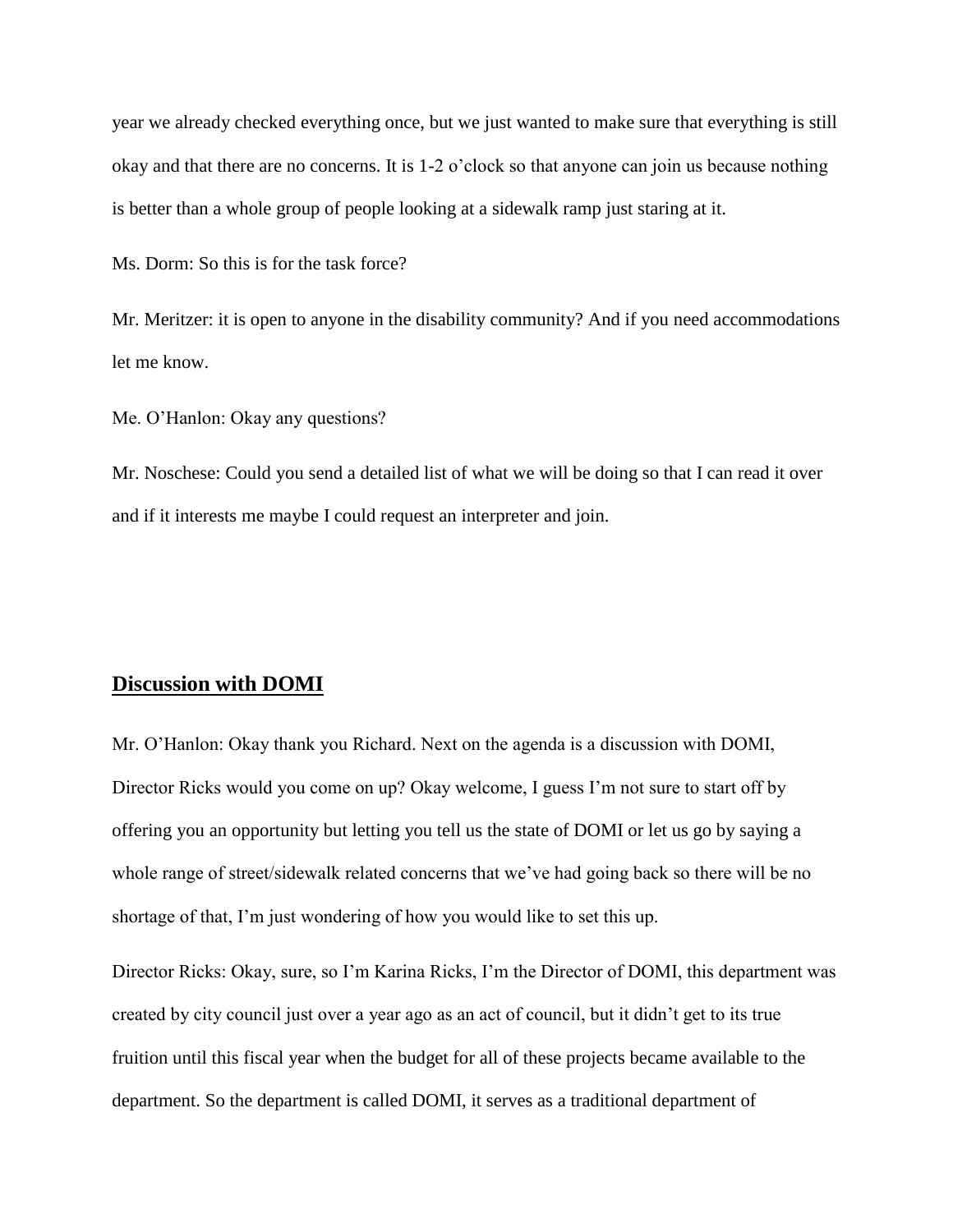transportation if you look at other cities. It brings together a whole scattered assortment of project from around the city, some are public works, city planning, and some activities like new transportation was in the mayor's office, so this department was really created to bring all of those activities together so you can have a single point of contact for those concerns. I came to the city after working in DC in the role of Associate Director of Transportation Planning and after that I had served as a consultant for transportation issues nationally and internationally, we've met many times before and my real emphasis and my core values are that walking and sidewalks are the fundamental unit of transportation in a city because everyone whether you're a person with a disability or not you're using this sidewalks at some point or another so this is something we need to get right. It is sort of teeing up the discussion we are getting to, it is a different situation here in Pittsburgh, where maintenance and even capitol maintenance is the responsibility of the property owner. This is something that is a reality here, it is the commonwealth code, that is an issue that collectively we can talk about and what limitations that presents and what advantages it also does, but most importantly how do we still deliver a complete accessible system no matter the case.

Mr. O'Hanlon: I'm thinking that we have a new sidewalk committee that Joe Wasserman is chairing so I feel like I should give Joe the opportunity to sort of fresh out the block and give the first crack with any questions or concerns.

Mr. Wassermann: just recently I submitted a call to our 311 service about a very bad sidewalk, does that mean it will come to your department instead, or the department of public works?

Director Ricks: I think it is a sort of soup to nuts review that we need to do about how sidewalks are delivered, enforced, and maintained in the city, I'm still uncovering and onion like an onion that you keep peeling back, but my understanding that PLI will enforce the condition of the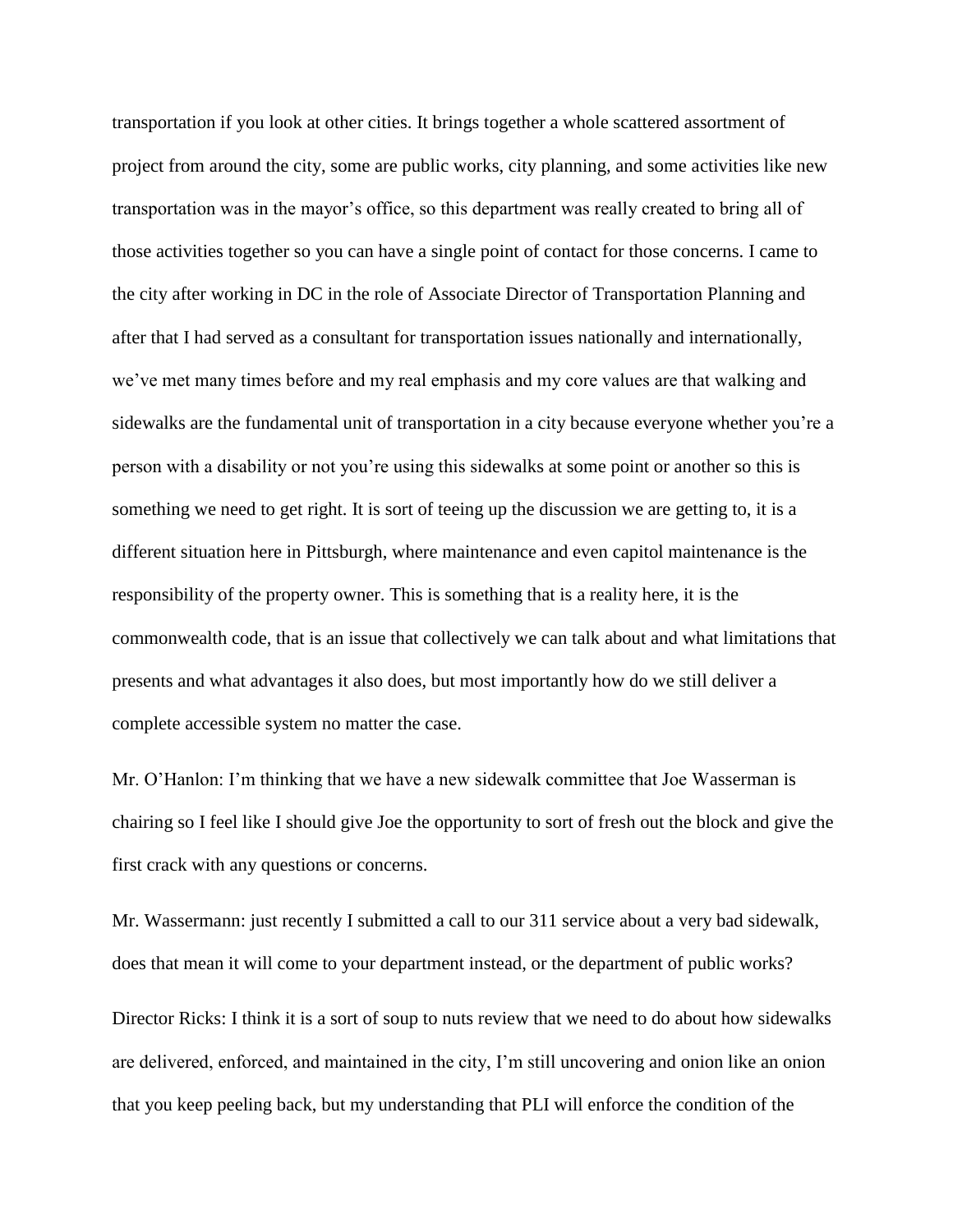sidewalks themselves and I am talking to Director Kennedy on whether it is the way we will keep it, so the sidewalks while they are the responsibility of the private owner they are in the public right of way and is it cleaner and more reliable to have my department that is responsible for the public right of way to do those inspections and enforcements and Richard correct me if I'm wrong but PLIs actually the one who enforce private sidewalks and Public Works oversees public sidewalks. They will continue to do that on park land but other publicly owned land is my department for some of the vacant properties the city has acquired and the same way with the parks, we would deliver the service but coordinate through the DPW which maintains the parks.

Mr. Noschese: Thank you, and Joe if I can please just let you know that 311 is very nice but it is only for the city and not the county but what would be 311 if they use text or relay? So it has 10 numbers to place a call or text as a deafblind person so I'm not sure how that would work. I was able to call 411 and I'm having trouble with the video phone being able to call them. So that would be my request that number 1 it doesn't work for the county and number 2 to use it through the means necessary.

Mr. Wasserman: 311 is a different issue, why don't you try talking to Wendy because they are trying to fix the issue.

Mr. Meritzer: Paul, if I may. Karina is responsible for just the city. Each municipality has their own regulations.

Mr. Noschesse

#### **Anniversary Celebration**